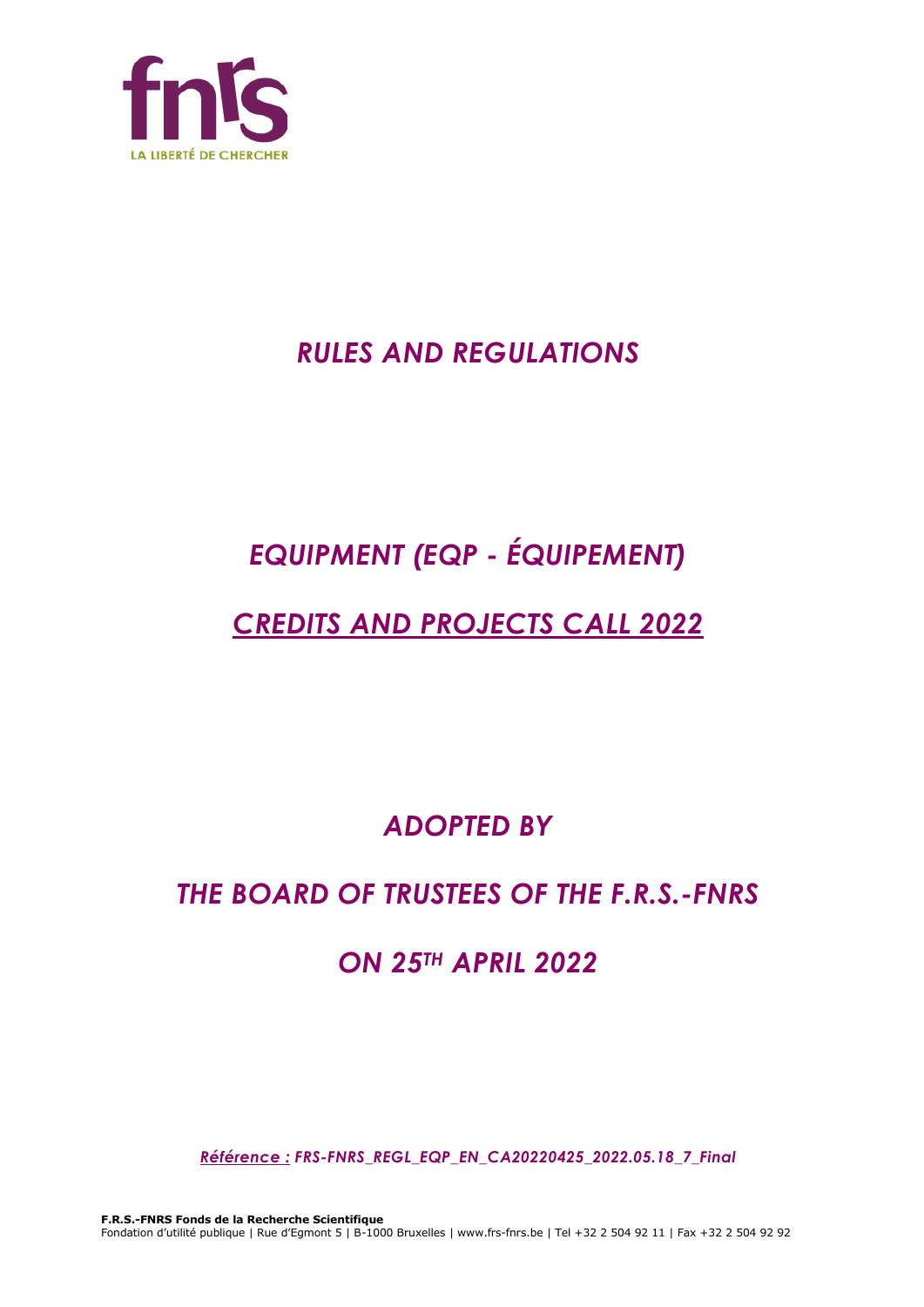# **TABLE OF CONTENTS**

| <u>II- A.:</u> |  |
|----------------|--|
| $II - B$ .:    |  |
| $II-C.$        |  |
|                |  |
|                |  |
|                |  |
|                |  |
|                |  |
|                |  |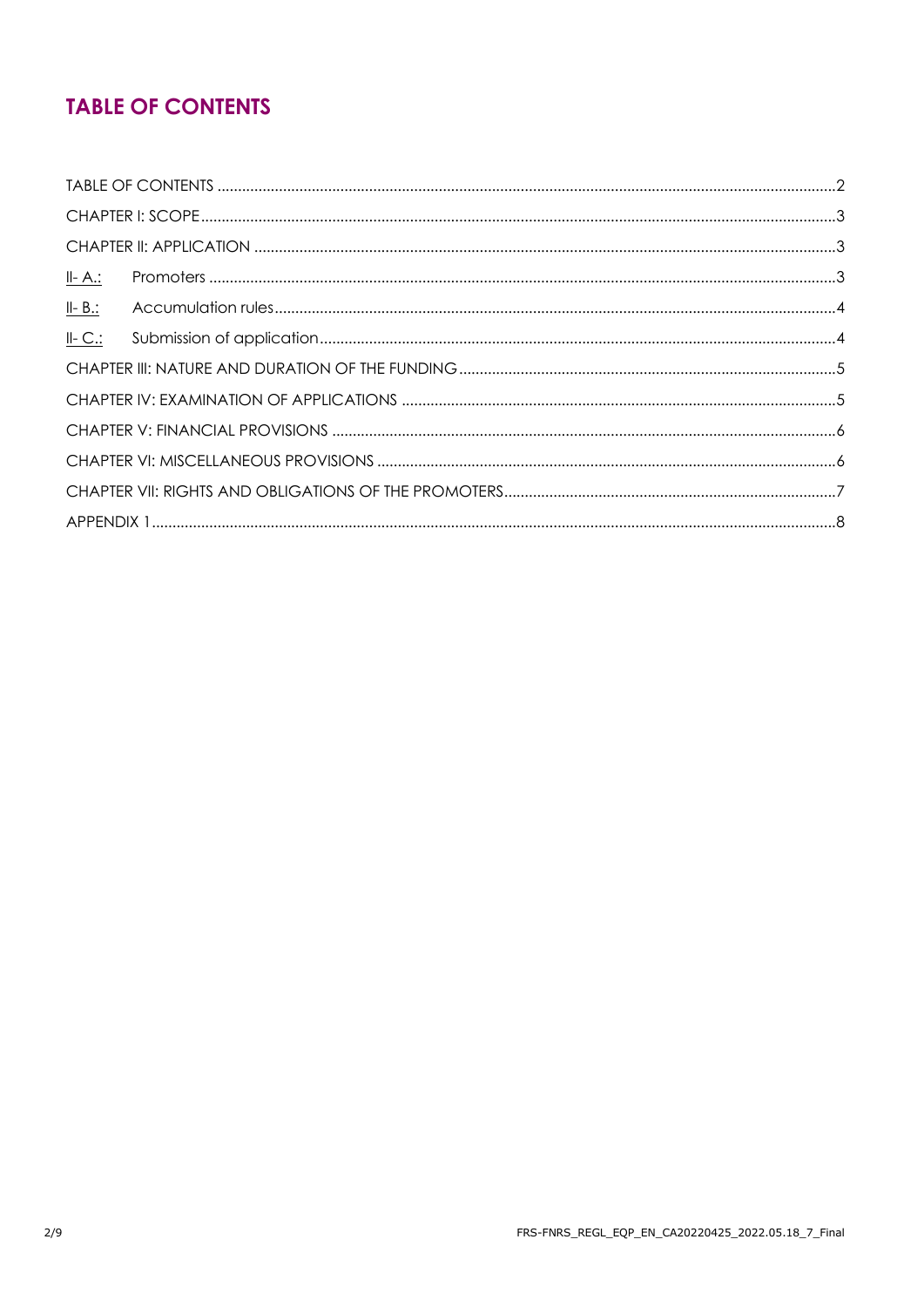# **CHAPTER I: SCOPE**

#### Article 1

The rules and regulations hereinafter are only applicable to Equipment instrument (EQP) enabling the funding of research programmes within the framework of the Credits and Projects Call of the Fund for Scientific Research - FNRS<sup>1</sup> (F.R.S.-FNRS).

| <b>Instrument</b> | <b>Duration</b> | <b>Characteristics</b>         | Co-promoter<br>participation |
|-------------------|-----------------|--------------------------------|------------------------------|
| EQP               | 2 years         | Single or Cross-university EQP | Yes                          |

**Main promoter:** Researcher responsible for the submission of the application. They can ask for budget related to the tasks of which they will be in charge during the accomplishment of the project.

**Co-promoter:** Researcher who takes part in the preparation of the application and in the accomplishment of the project in case of granting. As such, they can ask for a budget related to the tasks of which they will be in charge.

#### Article 2

The research programme may be conducted in one or several universities of the French-speaking Community of Belgium listed in [Appendix](#page-7-0) 1.

#### Article 3

The main promoter is the person who assumes the scientific responsibility and is in charge of the administrative management of the funded research programme.

# **CHAPTER II: APPLICATION**

## **II- A.: PROMOTERS**

#### Article 4

The main promoter-applicant of an EQP must be:

- $\blacktriangleright$ Either a Research Associate (CQ), a Senior Research Associate (MR) or a Research Director (DR) of the F.R.S.-FNRS who genuinely carries out the fellowship at the latest by 15<sup>th</sup> November of the year when submitting the application.
- $\blacktriangleright$ Or a researcher-promoter of an ongoing Ulysse Incentive Grant for Mobility in Scientific Research (MISU) who genuinely carries out the fellowship at the latest by 15<sup>th</sup> November of the year when submitting the application.

<sup>1</sup> *The Fund for Scientific Research - FNRS shall be understood as the F.R.S.-FNRS and its Associated Funds.*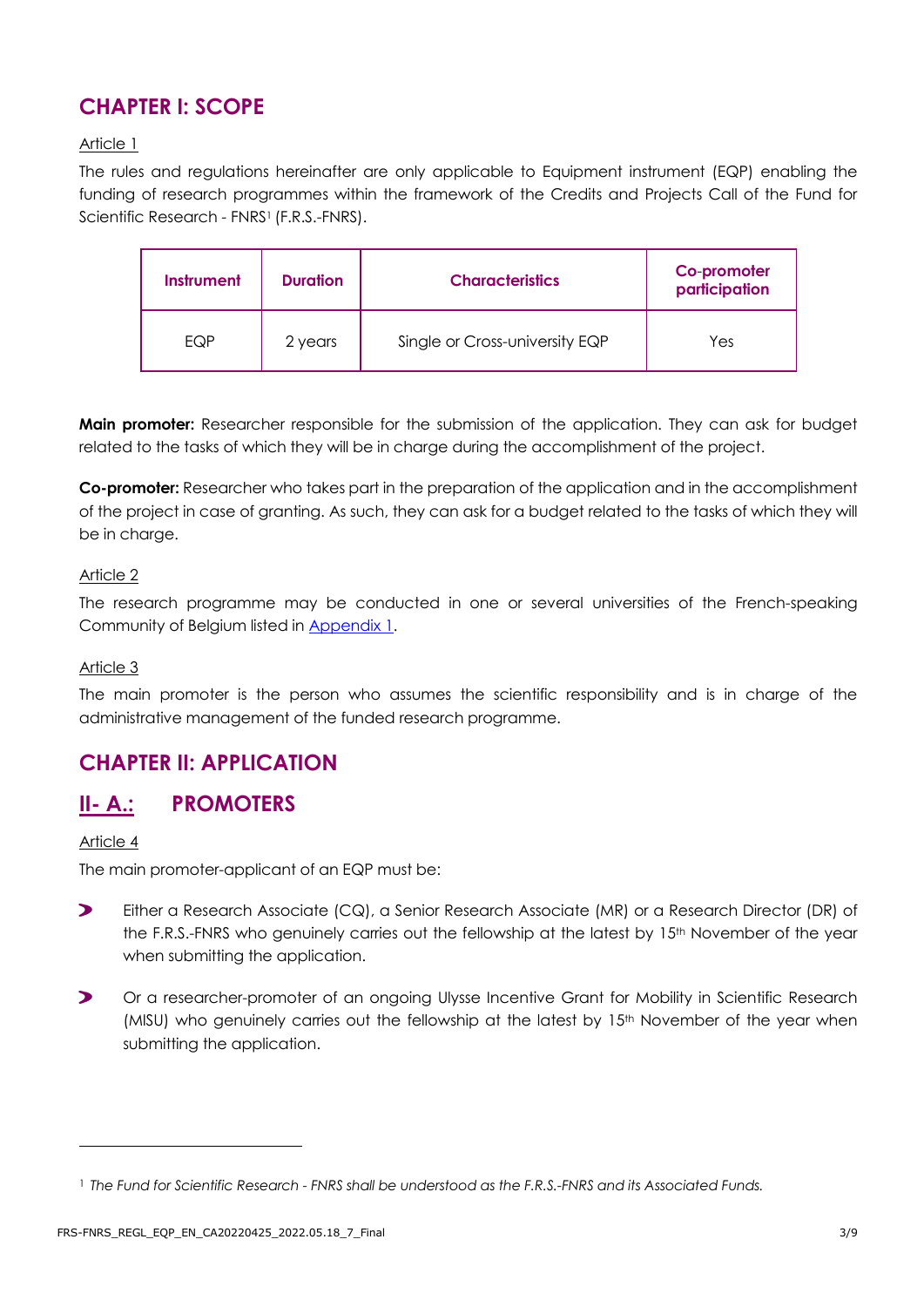- $\blacktriangleright$ Or a researcher appointed in a university of the French-speaking community of Belgium (CFB) listed in [Appendix 1](#page-7-0) and must meet the following conditions altogether:
	- Be permanently<sup>2</sup> appointed to an academic or scientific position or on probation in that university.
	- This appointment must have a final and conclusive assent from the competent body to legitimize this appointment in accordance with the Law or the university requlations at the latest by  $15<sup>th</sup>$ November of the year when submitting the application.
	- This academic or scientific position must be effective at the latest by 15<sup>th</sup> November of the year when submitting the application.

If the main promoter-applicant who is appointed permanently accesses the legal age of retirement / becomes professor emeritus after the validation deadline set for the academic authorities (rectors) and before the end of the funding scheme in case of granting, the submission of the application shall be subject to prior approval by the Head of institution where the research will be carried out.

The main promoter-applicant permanently appointed who will access the legal age of retirement / become professor emeritus by the validation deadline set for the academic authorities (rectors) is not eligible.

#### Article 5

The **Single or Cross-university EQP** provides for the participation of co-promoters.

All co-promoter applicants involved in a **Single or a Cross-university EQP** shall meet the eligibility criteria as referred to in article 4.

# **II- B.: ACCUMULATION RULES**

Article 6

Any promoter must comply with all the accumulation rules as detailed [here.](https://www.frs-fnrs.be/docs/Reglement-et-documents/Regles-cumul.pdf)

# **II- C.: SUBMISSION OF APPLICATION**

#### Article 7

The Credits and Projects Call is opened once a year and is published on the F.R.S.-FNRS website.

The application can be submitted in French or in English. It must only be submitted on [e-space,](https://e-space.frs-fnrs.be/) the online platform dedicated to the calls for proposals.

It is recommended to applicants who wish to have their application file assessed by **Scientific Commissions** dedicated to SEN (Exact and Natural Sciences) and SVS (Health and Life Sciences) fields, as well as the Scientific Commission SHS-2, to submit their application in English<sup>3</sup>.

<sup>2</sup> *Research logisticians of rank A, as defined by the Royal Decree of 31st October 1953 fixing 'le statut des agrégés, des répétiteurs et des membres du personnel scientifique des universités de l'État', are only allowed to be co-promoterapplicant provided they hold a Ph.D.*

<sup>3</sup> *Should the application file be submitted in French, the F.R.S.-FNRS may require the applicant to provide a translation in English for the purpose of conducting the [ex-ante evaluation.](https://www.frs-fnrs.be/docs/Reglement-et-documents/FRS-FNRS_Guide_Evaluation_EN.pdf)*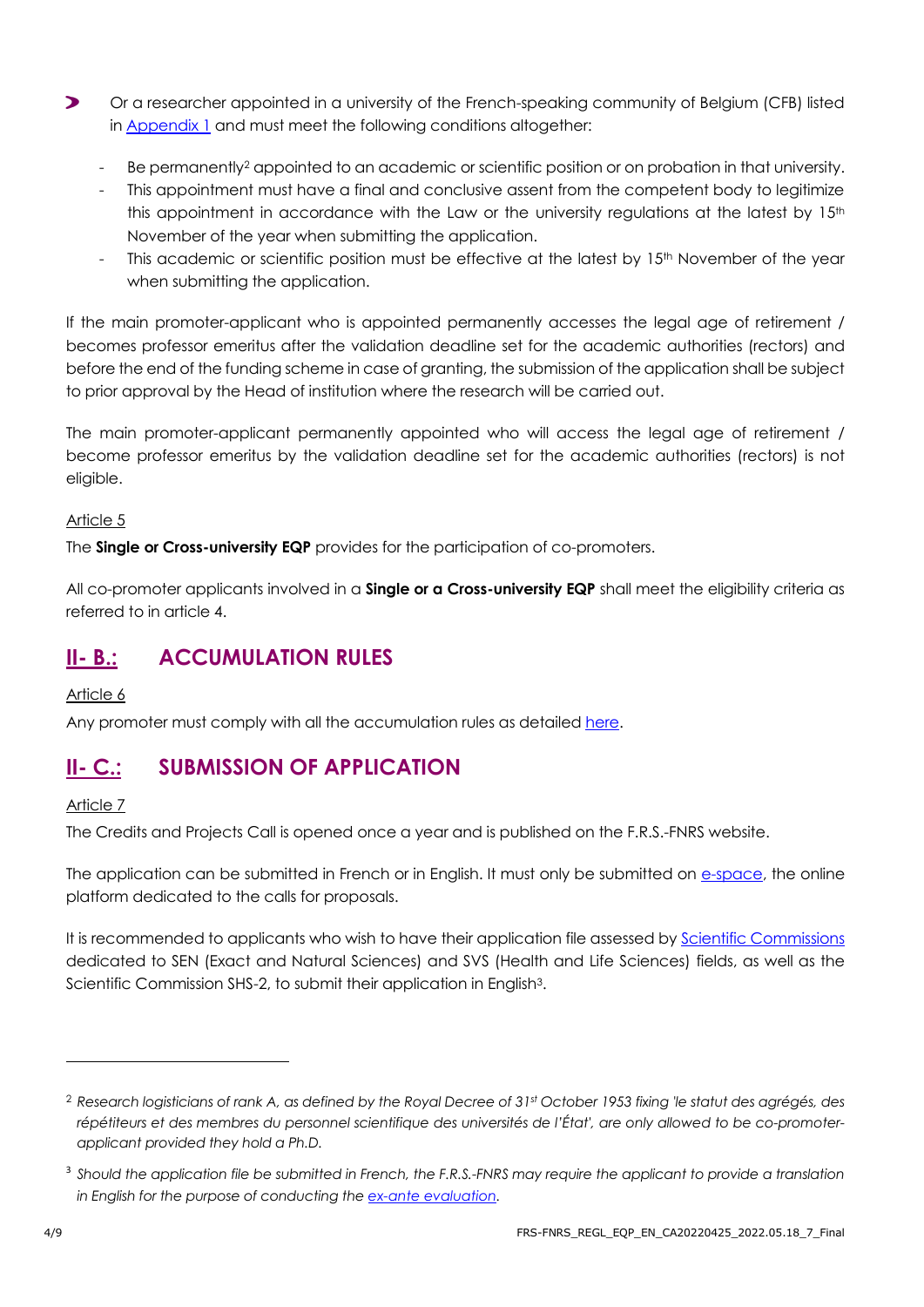All EQP applications are submitted to a procedure including successive electronic validations on the dates that will be indicated when the call is published.

- a.The validation by the main promoter, responsible proponent accountable to the F.R.S.-FNRS administration: it accounts as a confirmation that the application file is complete.
- b.The validation by co-promoters (if any): it accounts as an electronic signature.
- c. The validation by the research administration (or Board of Education) of the university of the Frenchspeaking community of Belgium to which promoters are related – the Authority to which the application file is transferred once promoters have validated the application form. That authority may accept or refuse the application. The validation deadline set for the rectors puts a final end to the call for proposals.

Applications that have not been validated within the time-frame of the call cannot be taken into account.

The validation dates are available in the mini-guide.

# **CHAPTER III: NATURE AND DURATION OF THE FUNDING**

#### Article 8

The EQP is applicable for 2 years.

The EQP starting date is set for the 1st January following the allocation decision date and the ending date for the 31st December.

#### Article 9

An EQP application enables to apply for funding for the purchase of equipment or an experimental device, whose VAT-included cost is above € 30,000- and is equal to or lower than € 200,000-.

Any equipment whose VAT-included cost is above  $\epsilon$  200,000- must be requested under the Large Equipment Call.

Article 10

Only equipment costs and upgrades are eligible.

## **CHAPTER IV: EXAMINATION OF APPLICATIONS**

Article 11

Criteria that will be taken into account for the evaluation of EQP applications are the following:

| <b>CRITERIA</b>                                                                                   |  |  |
|---------------------------------------------------------------------------------------------------|--|--|
| Quality of the promoters:                                                                         |  |  |
| $\triangleright$ CV and publications<br>> International recognition<br>Main research achievements |  |  |
| Quality of the research programme:                                                                |  |  |
| $\blacktriangleright$ Feasibility<br>Methodology and relevance<br>Originality<br>Collaborations   |  |  |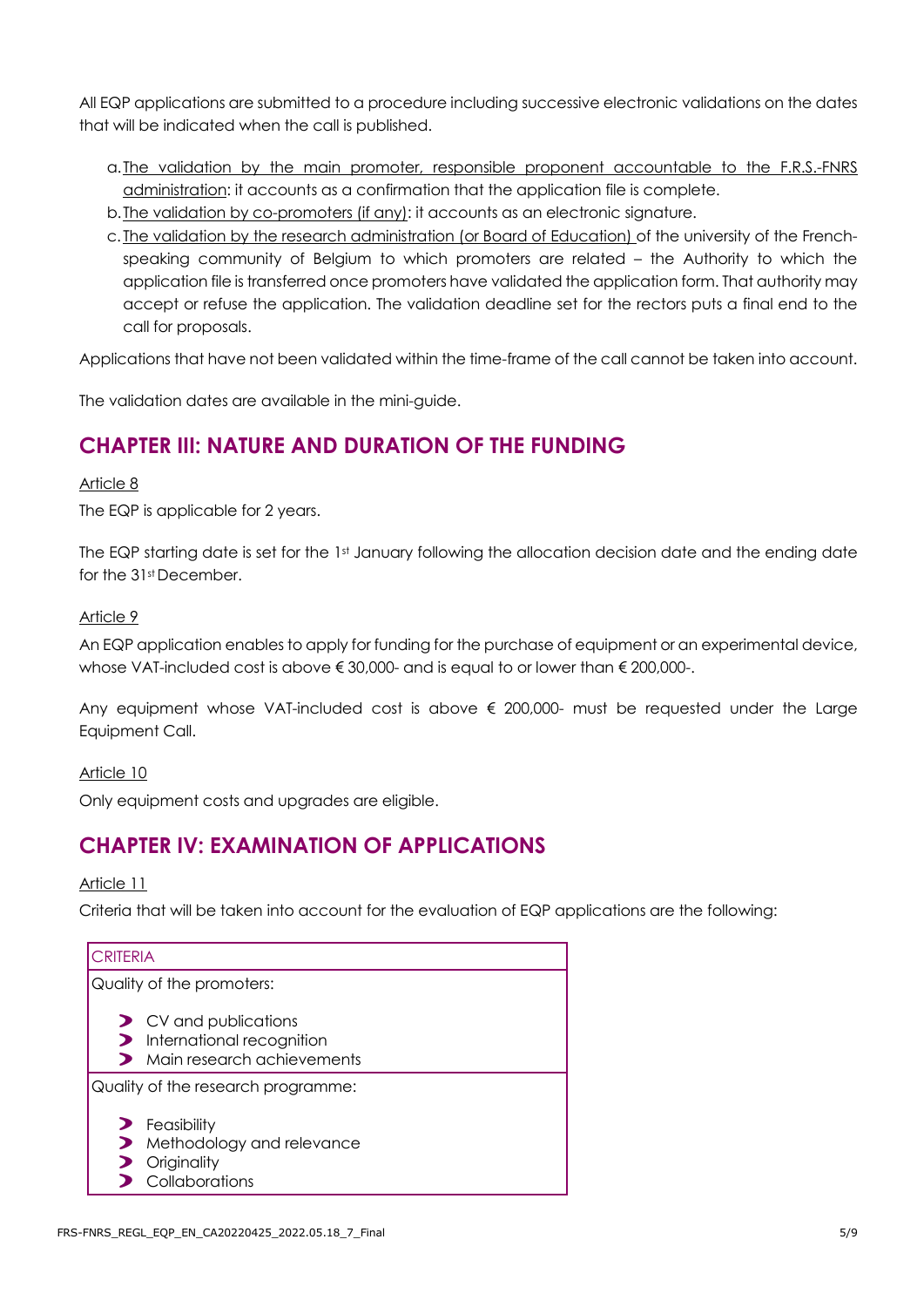The adequacy of the requested budget with regard to the submitted research programme will also be evaluated. The Scientific Commission may reduce the requested budget up to a maximum of 15%. If the adequacy between the research programme and the requested budget is not justified and appears to require a reduction of more than 15%, the research programme will not be deemed fundable.

#### Article 12

The decision-making body of the F.R.S.-FNRS allocates funds according to the budget that is available. It decides on the granting or rejection, and where provided for, on the amounts to be granted.

## **CHAPTER V: FINANCIAL PROVISIONS**

#### Article 13

Any change made to the planned expenses must receive the prior written approval of the F.R.S.-FNRS.

The grants can be used for the duration of the granting.

The unspent amount will be recovered by the F.R.S.-FNRS.

#### Article 14

Grants at the disposal of the promoters are managed by the financial department of the host university to which they are attached.

The financial department of the host university shall send the supporting documents to the F.R.S.-FNRS as soon as possible.

The supporting documents must be sent before 1st March directly following the deadline to use the concerned budget.

## **CHAPTER VI: MISCELLANEOUS PROVISIONS**

#### Article 15

Any device acquired with a credit from the F.R.S.-FNRS becomes the property of the host university to which the beneficiary of the credit is attached.

The purchase of any device must be done with due respect for the provisions defined by the relevant department of the host university.

This institution commits, however, to putting the mentioned device at the disposal of the researchers involved for the time needed in order to conduct the research, which led to its purchase in the first place. In addition, the host university commits not to alienating or lending the equipment without the prior written approval of the F.R.S.-FNRS.

In the event that the device was purchased with the provision of an additional funding, the Board of Trustees of the F.R.S.-FNRS will settle the ownership issue with the competent authorities.

#### Article 16

Grants are exclusively allocated for the execution of the research programme approved by the F.R.S.-FNRS. Promoters are required to use them solely for that purpose. Any fundamental change in the research programme must obtain the prior written approval of the F.R.S.-FNRS.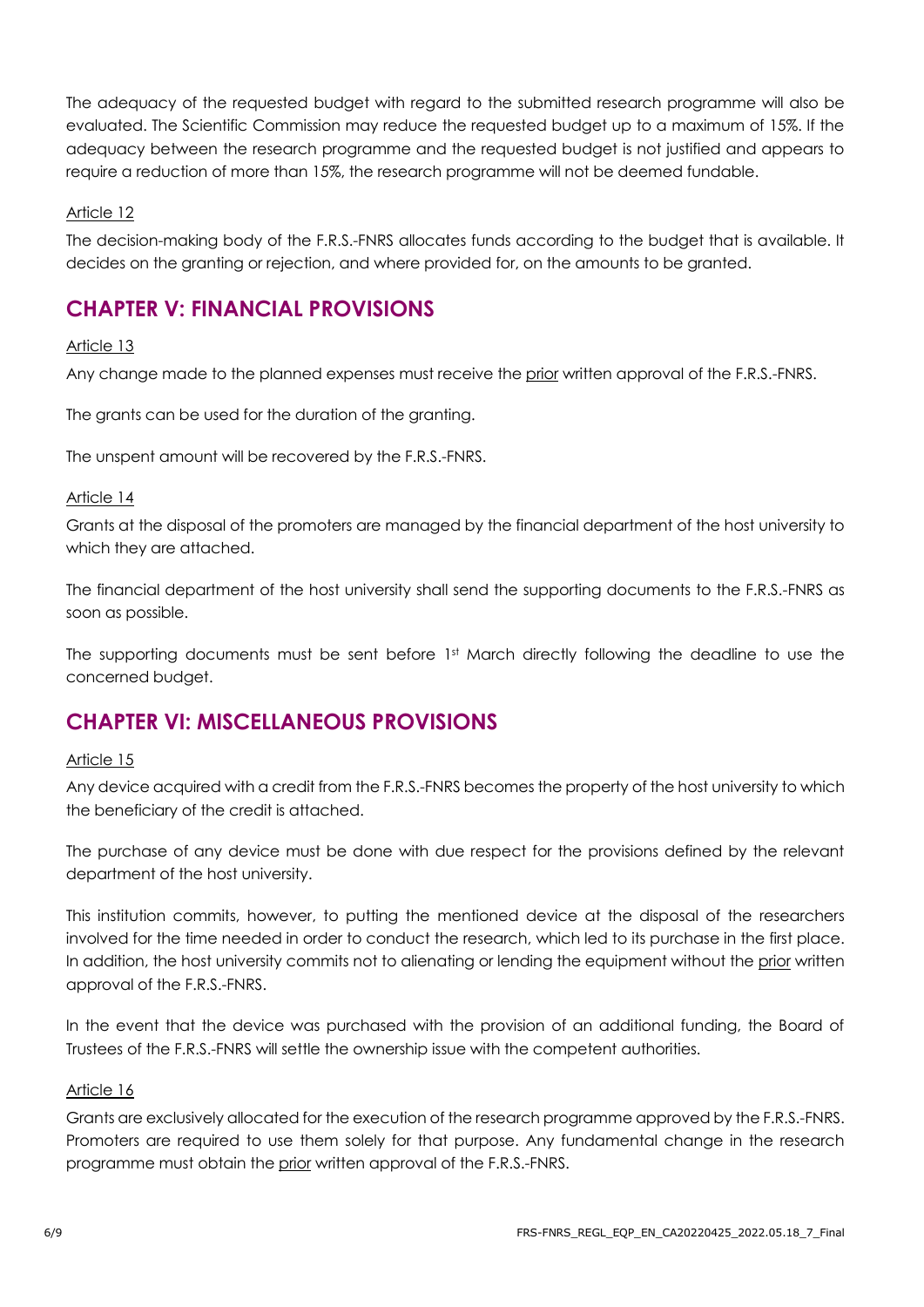# **CHAPTER VII: RIGHTS AND OBLIGATIONS OF THE PROMOTERS**

#### Article 17

Any funded research programme must comply with the legal provisions in force regarding ethics.

#### Article 18

Promoters must submit to the rules imposed by the academic authority of the host university where they work and observe its regulations. In addition, regarding the F.R.S.-FNRS, they must adhere to the regulation on property, protection and promotion of the results from the research carried out within the institution.

#### Article 19

Three months after the end of the funding scheme, a request for a final report is sent to the main promoter.

The main promoter must upload this final report on their personal page [e-space](https://e-space.frs-fnrs.be/) within two months following the request.

#### Article 20

Pursuant to the [Regulation](https://www.frs-fnrs.be/en/docs/Reglement_OPEN_ACCESS_EN.pdf) on the application of the Open Access policy to scientific publications resulting from research programmes supported by the F.R.S.-FNRS and its Associated Funds, any scientific publication resulting partially or fully from the funding granted through the instruments of the Credits and Projects Call shall mention the source of this funding as follows:

*"This work was supported by the Fonds de la Recherche Scientifique-FNRS under Grant(s) n° [funding number]".*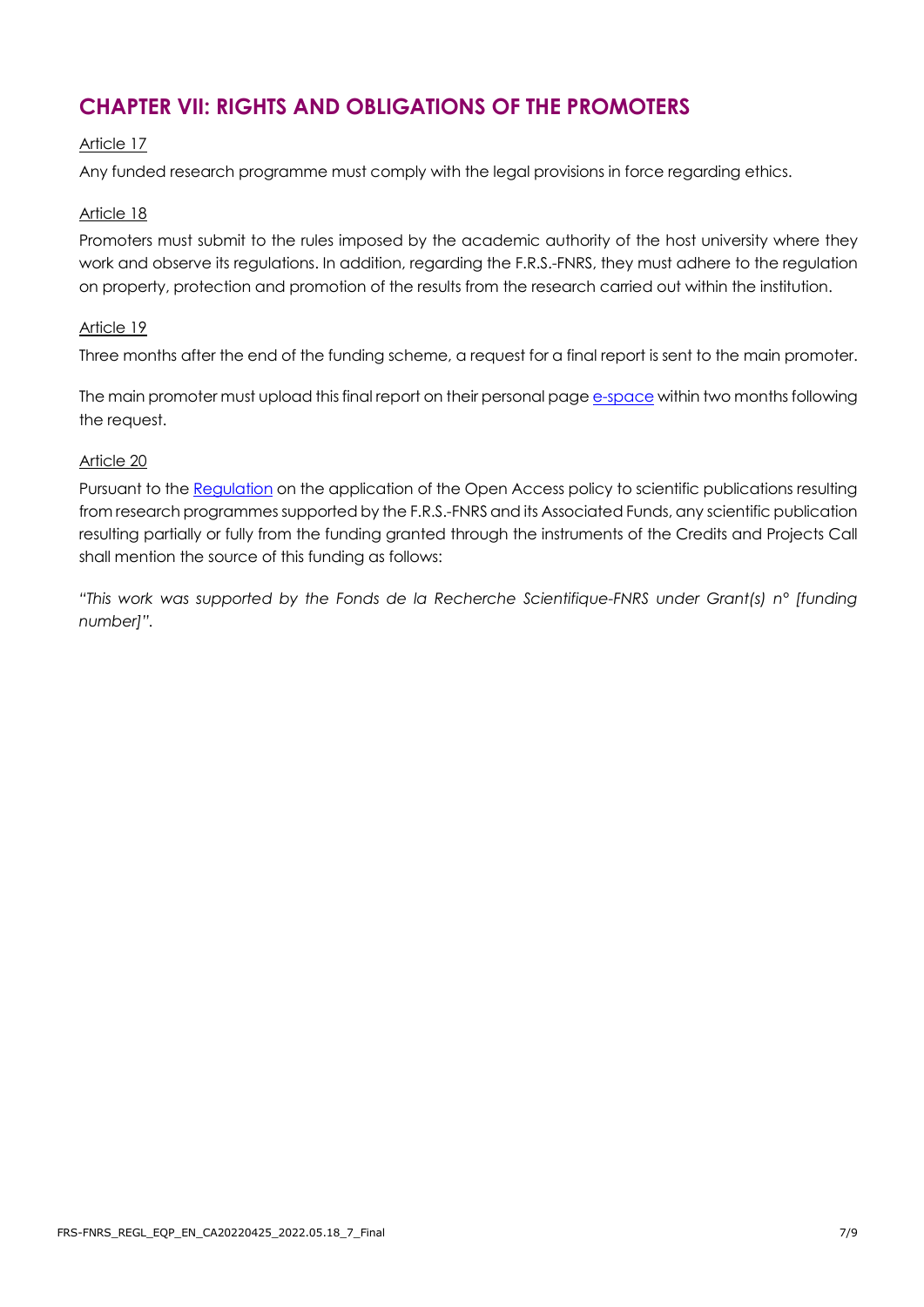# <span id="page-7-0"></span>**APPENDIX 1**

Relevant institutions giving access to the funding of the F.R.S.-FNRS

EQP Instrument

Credits and Projects Call